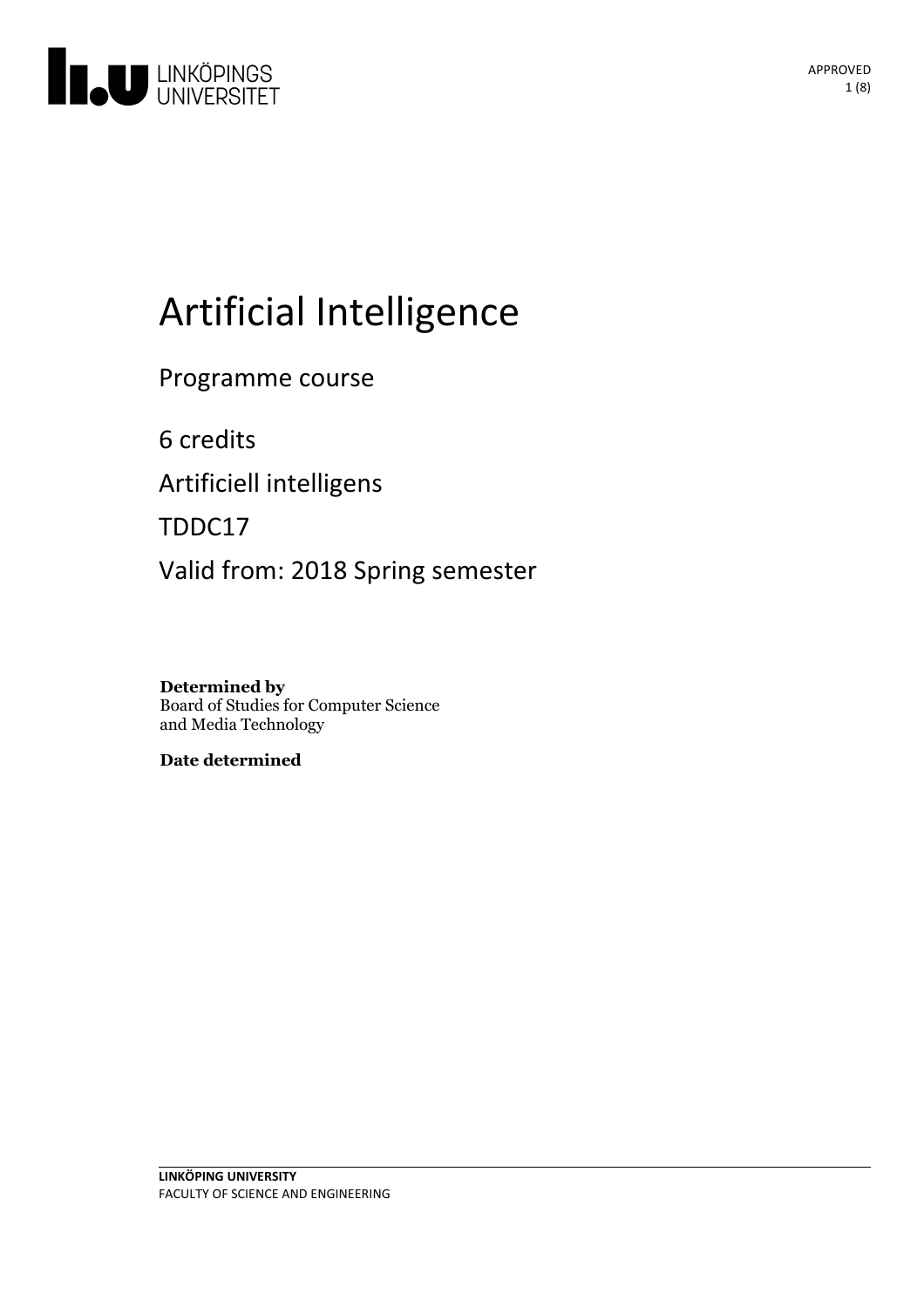# Main field of study

Computer Science and Engineering, Computer Science

Course level

First cycle

### Advancement level

 $G<sub>2</sub>X$ 

# Course offered for

- Master's Programme in Computer Science
- Computer Science and Software Engineering, M Sc in Engineering
- Computer Engineering, B Sc in Engineering
- Programming, Bachelor's Programme
- Mathematics, Bachelor´s Programme
- Computer Science and Engineering, M Sc in Engineering
- Industrial Engineering and Management International, M Sc in Engineering
- Industrial Engineering and Management, M Sc in Engineering
- Information Technology, M Sc in Engineering
- Applied Physics and Electrical Engineering International, M Sc in Engineering
- Applied Physics and Electrical Engineering, M Sc in Engineering
- Biomedical Engineering, M Sc in Engineering

### Entry requirements

Note: Admission requirements for non-programme students usually also include admission requirements for the programme and threshold requirements for progression within the programme, or corresponding.

### Prerequisites

Programming in a functional, imperative or object oriented programming language. Knowledge of data structures and algorithms. Knowledge in logic and discrete mathematics is useful.

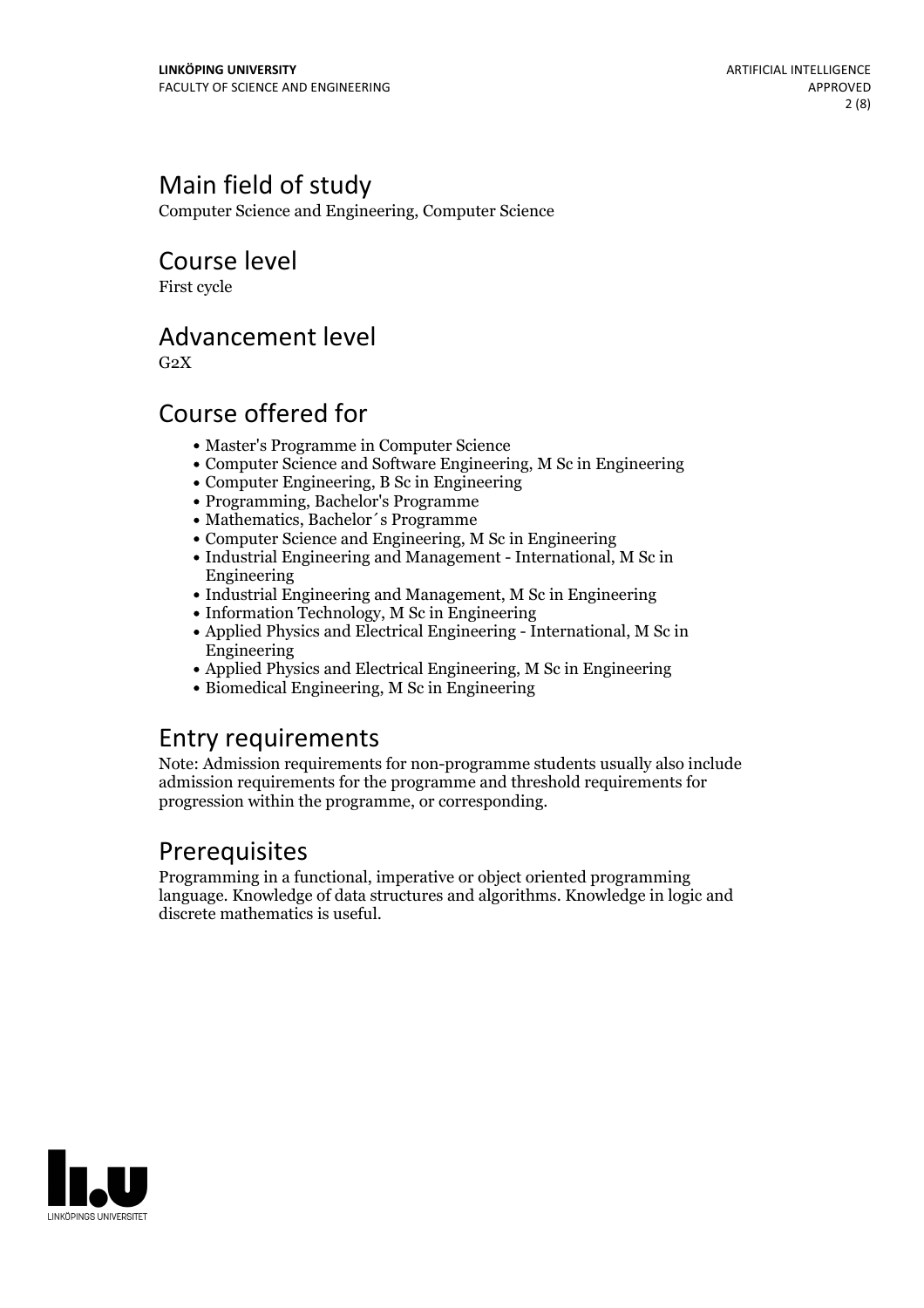# Intended learning outcomes

The aim of the course is to introduce concepts and applications of artificial intelligence (AI). Focus is on developing intelligent agent systems that can decide what to do and do it. This requires techniques for problem solving, knowledge and reasoning, learning, communication, perceiving and acting. After the course the student will be able to:

- explain and discuss artificial intelligence concepts
- apply well known artificial intelligence techniques

# Course content

Overview of AI and its applications. Search as a problem-solving method. Logic as a means of representing knowledge. Reasoning with incomplete information; nonmonotonic and probabilistic reasoning. Structured knowledge representation. Action planning and robotics. Strategies for automatic learning. Orientation in architectures for AI.

# Teaching and working methods

The course consists of a series of lectures devoted to theory and laboratory work where different AI techniques are practised.

### Examination

| TEN <sub>1</sub> | Written examination | 3 credits | U, 3, 4, 5 |
|------------------|---------------------|-----------|------------|
| LAB <sub>1</sub> | Laboratory work     | 3 credits | U.G        |

### Grades

Four-grade scale, LiU, U, 3, 4, 5

# Other information

#### **Supplementarycourses**

AI Rototics, Advanced Project Course - AI and Machine Learning

### Department

Institutionen för datavetenskap

### Director of Studies or equivalent

Peter Dalenius

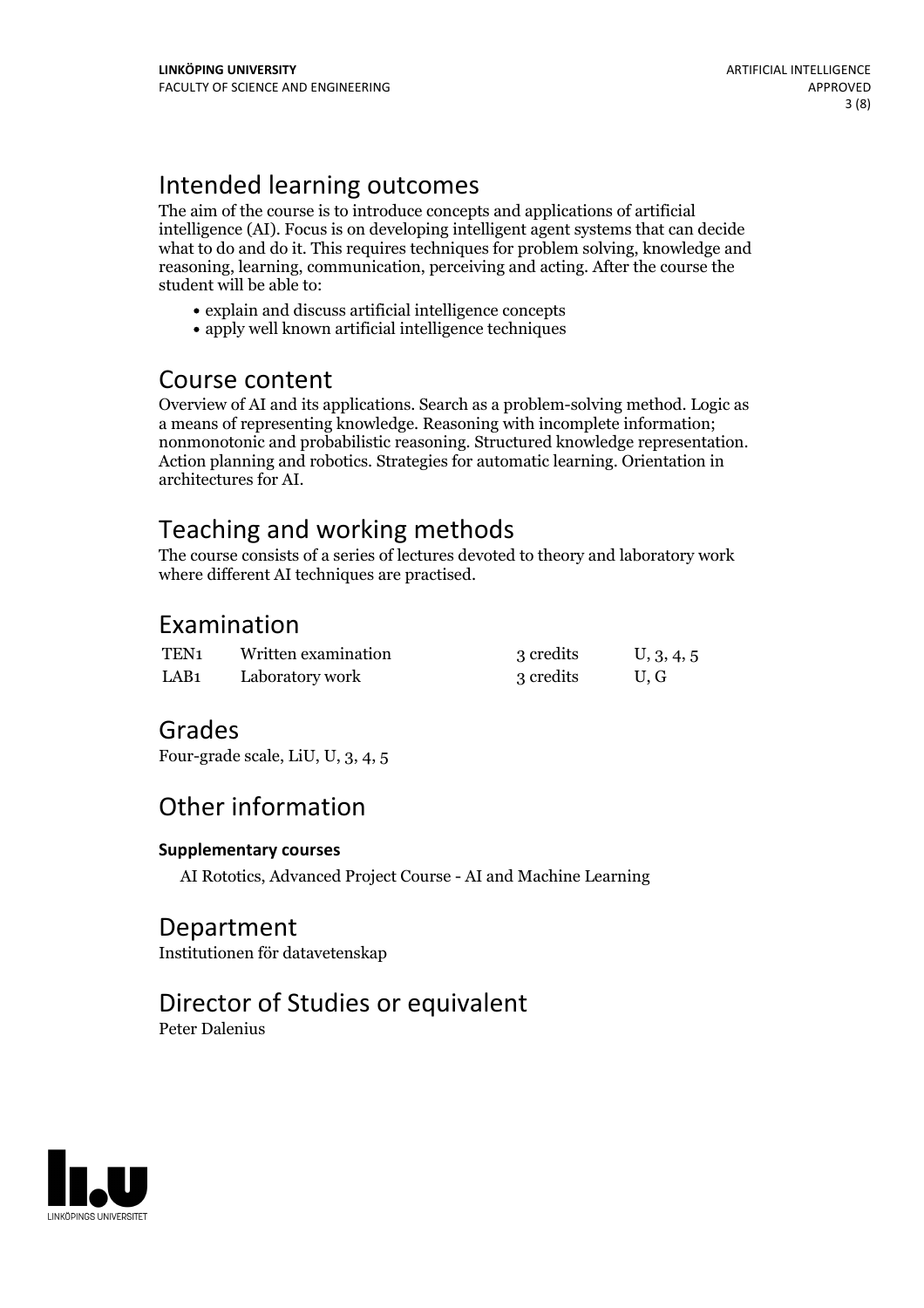# Examiner

Patrick Doherty

# Course website and other links

### Education components

Preliminary scheduled hours: 52 h Recommended self-study hours: 108 h

### Course literature

Russell, S. & Norvig, P. (2002) Artificial Intelligence: A Modern Approach,<br>Prentice Hall. ISBN 0137903952 (inb) 0130803022 (hft).<br>Laborationskompendium från Institutionen för datavetenskap.<br>Referenslitteratur: Shapiro, C.

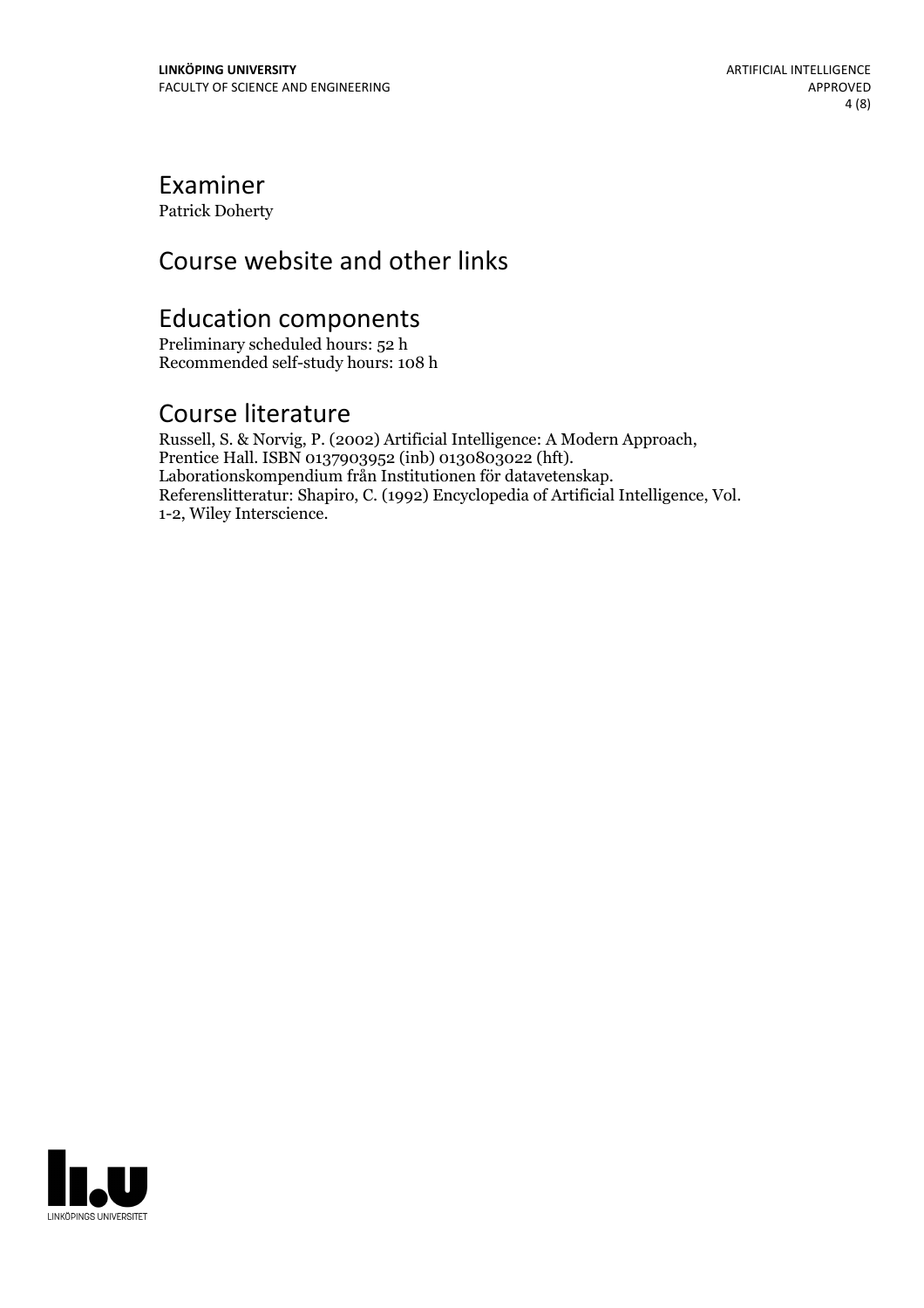# **Common rules**

#### **Course syllabus**

A syllabus has been established for each course. The syllabus specifies the aim and contents of the course, and the prior knowledge that a student must have in order to be able to benefit from the course.

#### **Timetabling**

Courses are timetabled after a decision has been made for this course concerning its assignment to a timetable module. A central timetable is not drawn up for courses with fewer than five participants. Most project courses do not have a central timetable.

#### **Interrupting a course**

The vice-chancellor's decision concerning regulations for registration, deregistration and reporting results (Dnr LiU-2015-01241) states that interruptions in study are to be recorded in Ladok. Thus, all students who do not participate in a course for which they have registered must record the interruption, such that the registration on the course can be removed. Deregistration from <sup>a</sup> course is carried outusing <sup>a</sup> web-based form: www.lith.liu.se/for-studenter/kurskomplettering?l=sv.

#### **Cancelled courses**

Courses with few participants (fewer than 10) may be cancelled or organised in a manner that differs from that stated in the course syllabus. The board of studies is to deliberate and decide whether a course is to be cancelled orchanged from the course syllabus.

#### **Regulations relatingto examinations and examiners**

Details are given in a decision in the university's rule book: http://styrdokument.liu.se/Regelsamling/VisaBeslut/622678.

#### **Forms of examination**

#### **Examination**

Written and oral examinations are held at least three times a year: once immediately after the end of the course, once in August, and once (usually) in one of the re-examination periods. Examinations held at other times are to follow a decision of the board of studies.

Principles for examination scheduling for courses that follow the study periods:

courses given in VT1 are examined for the first time in March, with re-

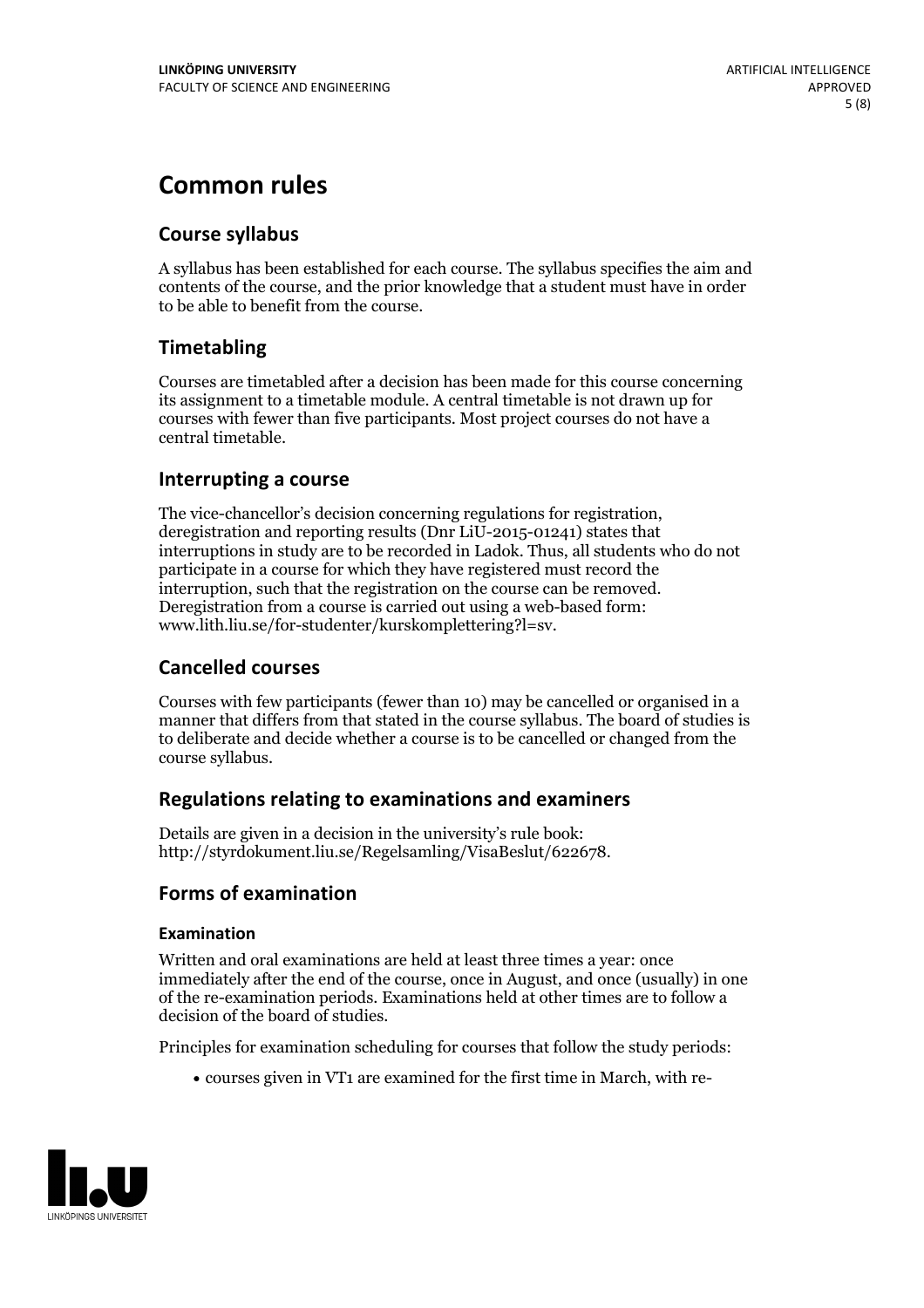examination in June and August

- courses given in VT2 are examined for the first time in May, with re-examination in August and October
- courses given in HT1 are examined for the first time in October, with re-examination in January and August
- courses given in HT2 are examined for the first time in January, with re-examination at Easter and in August.

The examination schedule is based on the structure of timetable modules, but there may be deviations from this, mainly in the case of courses that are studied and examined for several programmes and in lower grades (i.e. 1 and 2).

- Examinations for courses that the board of studies has decided are to be held in alternate years are held only three times during the year in which
- the course is given.<br>• Examinations for courses that are cancelled or rescheduled such that they are not given in one or several years are held three times during the year that immediately follows the course, with examination scheduling that corresponds to the scheduling that was in force before the course was cancelled or rescheduled.<br>• If teaching is no longer given for a course, three examination occurrences
- are held during the immediately subsequent year, while examinations are at the same time held for any replacement course that is given, or alternatively in association with other re-examination opportunities. Furthermore, an examination is held on one further occasion during the next subsequent year, unless the board of studies determines otherwise.<br>• If a course is given during several periods of the year (for programmes, or
- on different occasions for different programmes) the board orboards of studies determine together the scheduling and frequency of re-examination occasions.

#### **Registration for examination**

In order to take an examination, a student must register in advance at the Student Portal during the registration period, which opens 30 days before the date of the examination and closes 10 days before it. Candidates are informed of the location of the examination by email, four days in advance. Students who have not registered for an examination run the risk of being refused admittance to the examination, if space is not available.

Symbols used in the examination registration system:

- \*\* denotes that the examination is being given for the penultimate time.
- \* denotes that the examination is being given for the last time.

#### **Code of conduct for students during examinations**

Details are given in a decision in the university's rule book: http://styrdokument.liu.se/Regelsamling/VisaBeslut/622682.

#### **Retakes for higher grade**

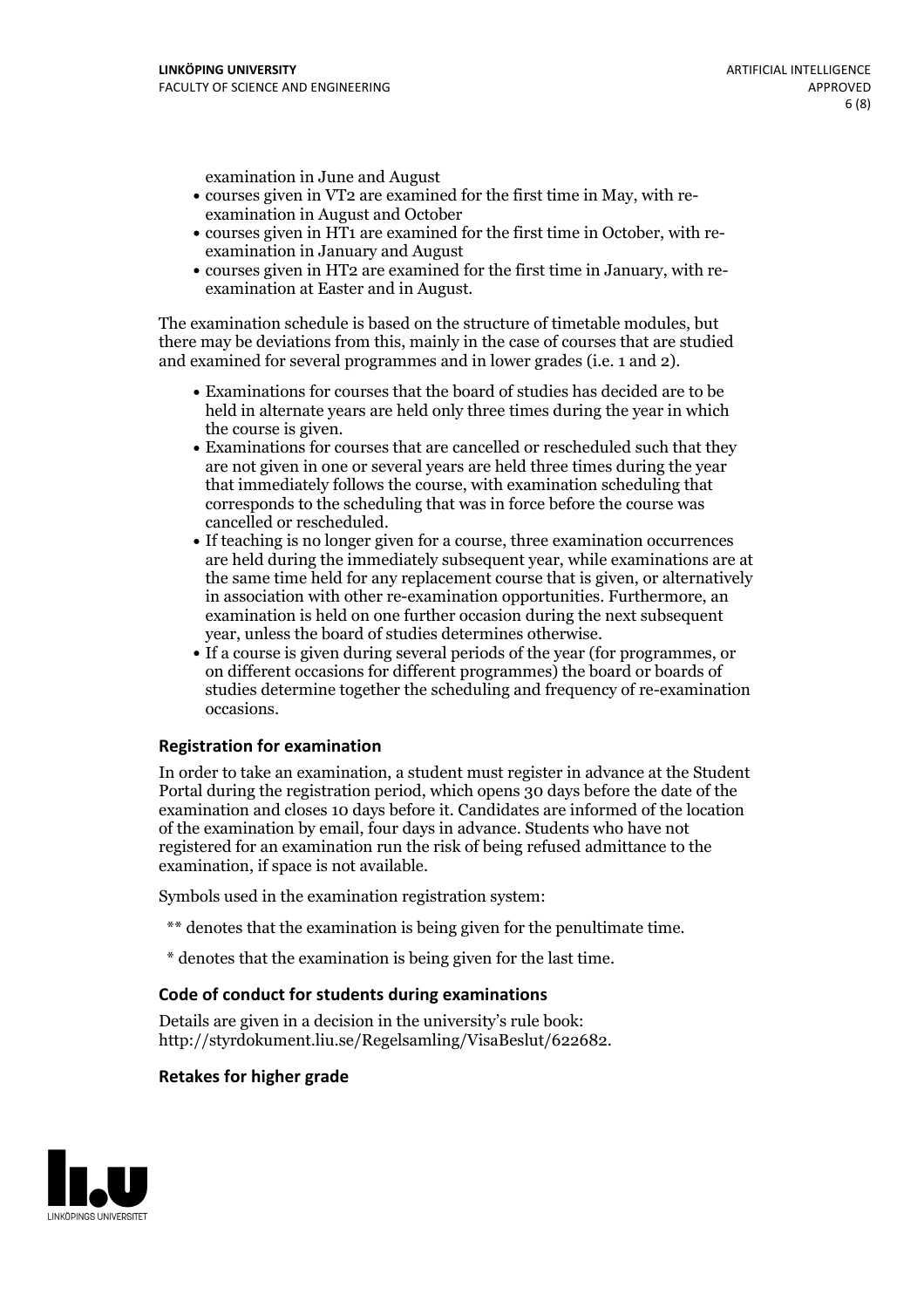Students at the Institute of Technology at LiU have the right to retake written examinations and computer-based examinations in an attempt to achieve a higher grade. This is valid for all examination components with code "TEN" and "DAT". The same right may not be exercised for other examination components, unless otherwise specified in the course syllabus.

#### **Retakes of other forms of examination**

Regulations concerning retakes of other forms of examination than written examinations and computer-based examinations are given in the LiU regulations for examinations and examiners, http://styrdokument.liu.se/Regelsamling/VisaBeslut/622678.

#### **Plagiarism**

For examinations that involve the writing of reports, in cases in which it can be assumed that the student has had access to other sources (such as during project work, writing essays, etc.), the material submitted must be prepared in accordance with principles for acceptable practice when referring to sources (references or quotations for which the source is specified) when the text, images, ideas, data, etc. of other people are used. It is also to be made clear whether the author has reused his or her own text, images, ideas, data, etc. from previous examinations.

A failure to specify such sources may be regarded as attempted deception during examination.

#### **Attempts to cheat**

In the event of <sup>a</sup> suspected attempt by <sup>a</sup> student to cheat during an examination, or when study performance is to be assessed as specified in Chapter <sup>10</sup> of the Higher Education Ordinance, the examiner is to report this to the disciplinary board of the university. Possible consequences for the student are suspension from study and a formal warning. More information is available at https://www.student.liu.se/studenttjanster/lagar-regler-rattigheter?l=sv.

#### **Grades**

The grades that are preferably to be used are Fail (U), Pass (3), Pass not without distinction  $(4)$  and Pass with distinction  $(5)$ . Courses under the auspices of the faculty board of the Faculty of Science and Engineering (Institute of Technology) are to be given special attention in this regard.

- 1. Grades U, 3, 4, 5 are to be awarded for courses that have written
- examinations. 2. Grades Fail (U) and Pass (G) may be awarded for courses with <sup>a</sup> large degree of practical components such as laboratory work, project work and group work.

#### **Examination components**

- 
- 1. Grades U, 3, 4, <sup>5</sup> are to be awarded for written examinations (TEN). 2. Grades Fail (U) and Pass (G) are to be used for undergraduate projects and other independent work.